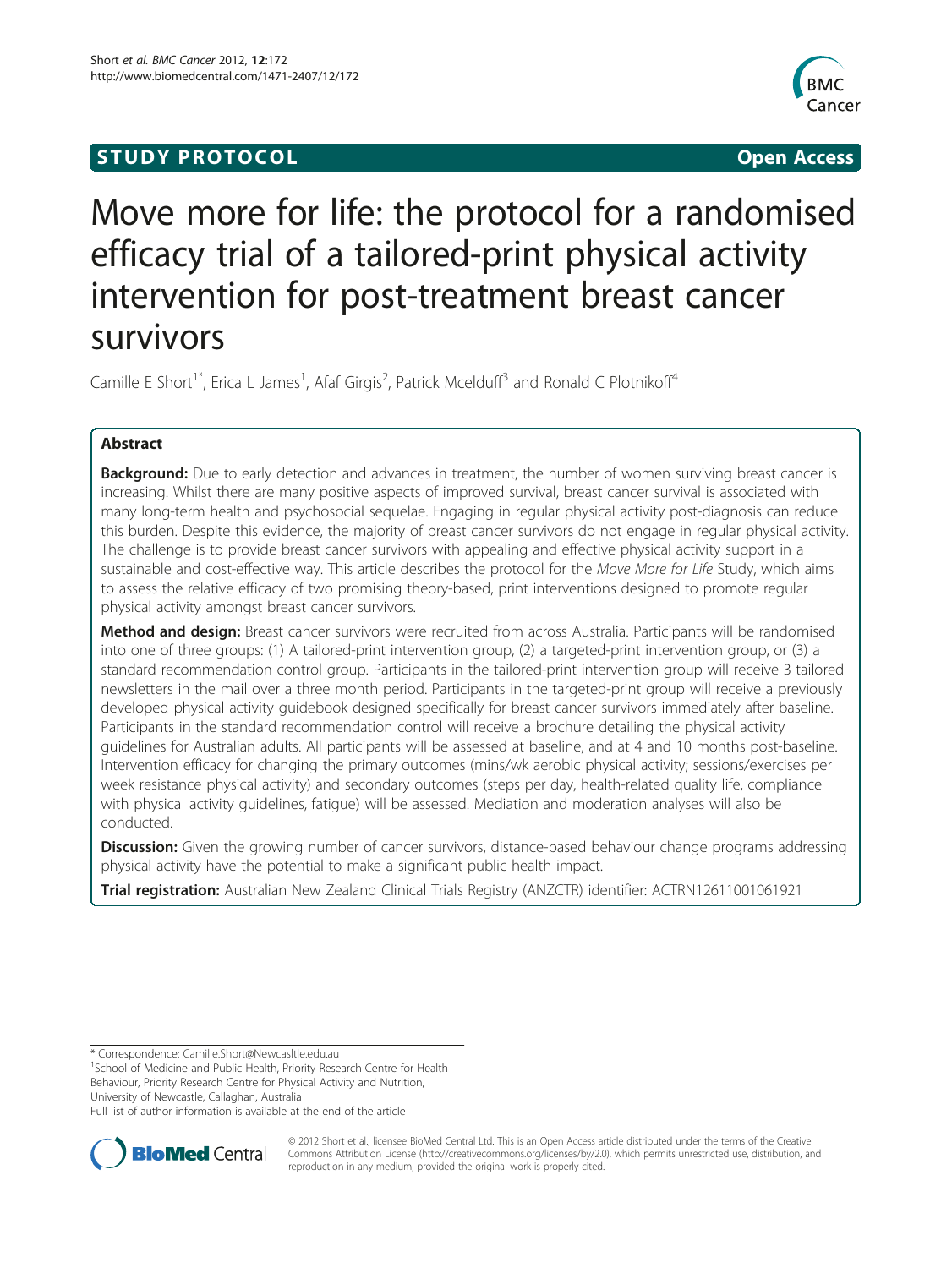## Background

Due to earlier detection and advances in treatment, more and more women are surviving breast cancer each year [[1](#page-7-0)]. Whilst improved survival is duly welcomed, breast cancer survivors are faced with both short and long-term health and psychosocial sequelae [\[2](#page-7-0)], including fatigue, reductions in physical and cognitive functioning, reductions in bone health, lymphedema, weight gain and mood disturbances [[3](#page-7-0)-[6\]](#page-7-0). Compared to the general (non-cancer) population, breast cancer survivors are at an increased risk of comorbid chronic conditions and death from both cancer and non-cancer causes [\[7\]](#page-7-0). As such, there is a growing need for effective cancer recovery services that can help to improve the quality of life of breast cancer survivors and negate the associated health burdens and risks [\[8\]](#page-7-0).

One promising cancer recovery strategy is the promotion of regular physical activity (PA) [[9,10\]](#page-7-0). Evidence from health outcome trials suggests that regular PA can address both the psychological and physiological burdens presented after breast cancer diagnosis and treatment [\[11,12\]](#page-7-0). Furthermore, observational research suggests that regular PA may also have an impact on survival, with breast cancer survivors who are active after treatment having a lower risk of cancer recurrence, co-morbidities and death from all causes compared to those who are less active, regardless of cancer stage [[13](#page-7-0)-[15](#page-7-0)]. In recognition of these benefits, detailed exercise prescription guidelines for cancer survivors have been published by professional bodies in both Australia and North America [\[9,10,16](#page-7-0)].

There is also new evidence that addressing the pattern of activity is important, with unique metabolic consequences associated with prolonged sedentary behaviour, regardless of total activity time [\[15,17](#page-7-0)]. Despite this evidence, the majority of breast cancer survivors are not sufficiently active for health [\[17,18\]](#page-7-0) and efforts to encourage regular PA and reductions in sitting time are not a routine part of the cancer treatment or rehabilitation process [\[19-22](#page-7-0)].

Whilst over 70 PA intervention studies have been conducted with cancer survivors, the majority have been atheoretical face-to-face programs conducted during the treatment phase [\[23-26\]](#page-7-0). Whilst these interventions have been efficacious in improving important outcomes for cancer survivors, there is a need for more sustainable, less resource intensive approaches that can support survivors beyond the initial treatment phase [[27](#page-7-0)-[29](#page-8-0)]. Such programs should be grounded in behaviour change theory, and address the unique determinants of PA adoption and maintenance in the post-treatment breast cancer population [[30,31\]](#page-8-0).

The purpose of this study is to evaluate the relative efficacy of two promising distance-based approaches (targeted and tailored print interventions) for promoting PA among post-treatment breast cancer survivors compared to a standard recommendation control group. In targeted-print interventions, irrelevant information is reduced by providing individuals with materials targeted to a particular subgroup they belong to (e.g., breast cancer survivors) [[32\]](#page-8-0). In tailored-print interventions, computer technology is utilised to provide individuals with personalised advice based on information specific to them (derived from individual assessment) [\[32](#page-8-0)]. Both approaches have been put forth as low-cost, evidencebased alternatives to resource intensive face-to-face programs [\[32,33](#page-8-0)], but little information exists about the relative efficacy and the cost/benefit of these approaches in the physical activity domain.

Some theories of information processing, such as The Elaboration Likelihood Model [\[34\]](#page-8-0), suggest that people are more likely to process information in a way that is conducive to behaviour change, if it is personally relevant to them. Based on this model, we hypothesise that individuals randomised into either the targeted or tailored print groups will experience significantly greater improvements at each timepoint on all primary and secondary outcomes compared to the standard recommendation control group. Furthermore, given the greater level of personalisation of materials in the tailored-print condition, we expect participants in the tailored-print group to experience greater improvements across PA outcomes compared to participants in the targeted-print group. This hypothesis relies on the assumption that breast cancer survivors are a somewhat heterogeneous group in terms of determinants (i.e., demographics, socialcognitive and ecological factors) of PA behaviour change.

## **Methods**

## Design

This study is a nationally-based, three-arm randomised controlled trial (RCT), testing the relative efficacy of two distance-based PA interventions (tailored and targeted print) compared to a standard recommendation control group. Participants will complete data collection at baseline, 4 months and 10 months. Ethics approval was obtained from the University of Newcastle Human Research Ethics Committee (H-2010-11-3). The RE-AIM framework [\[35\]](#page-8-0) will serve to guide the dissemination of this program in terms of adoption, implementation and maintenance. The conduct and reporting of this study will adhere to the Consolidating Standards of Reporting Clinical Trials (CONSORT) guidelines [[36](#page-8-0)] and to the Reporting Standards for Studies of Tailored Interventions [[37](#page-8-0)]. The study flow chart is presented in Figure [1](#page-2-0) (note: recruitment for this study is complete).

## Participants

#### Selection criteria

Female breast cancer survivors who are over the age of 18 and who have finished "active" cancer treatment (defined as surgery, chemotherapy and/or radiotherapy), who can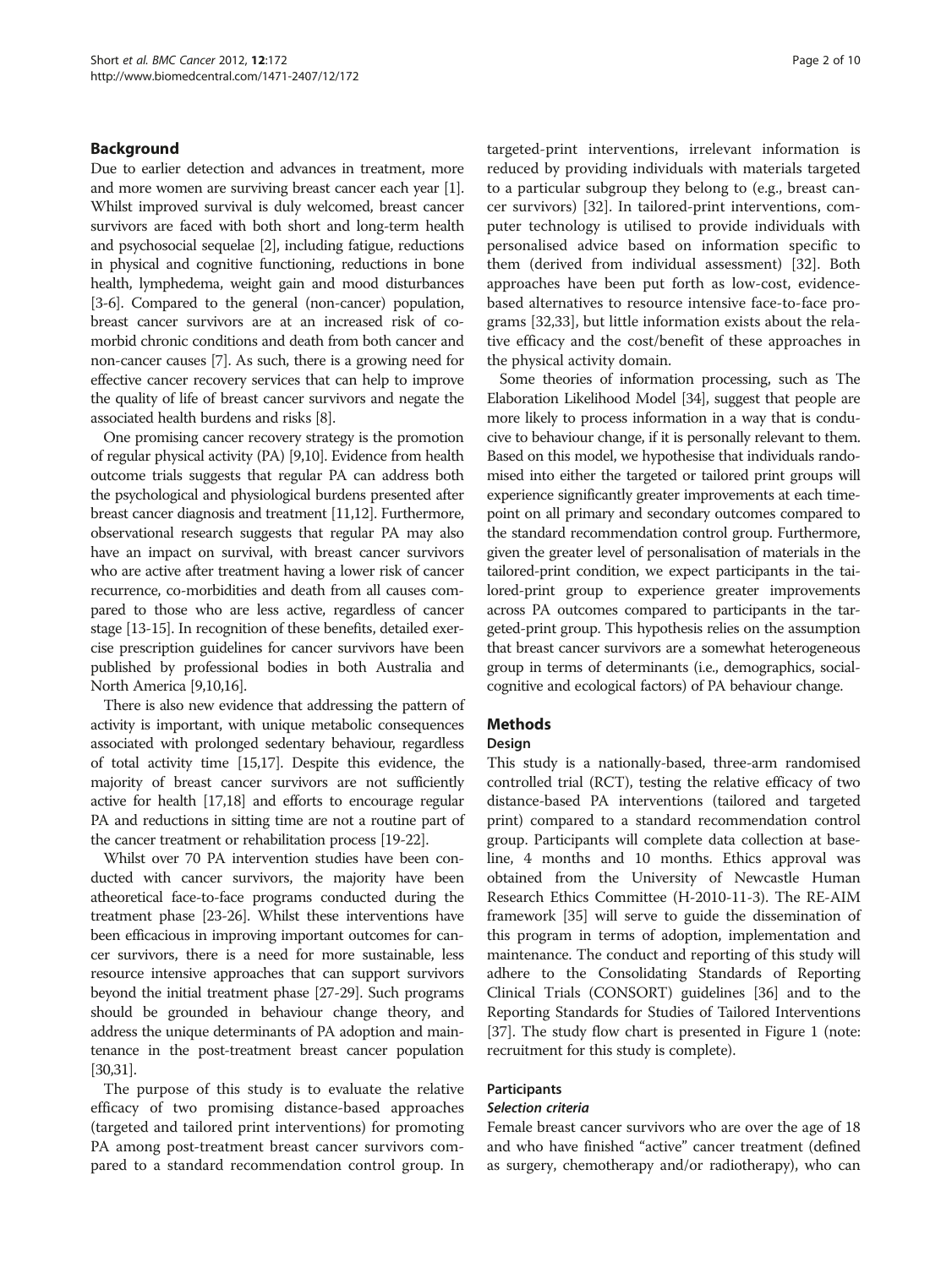read and write in English were eligible to participate in the study. All potential participants were required to complete a physical activity readiness questionnaire (PAR-Q; [[38](#page-8-0)]), to screen participants and identify those requiring review from their doctor prior to study enrolment.

#### Recruitment

Participants were recruited using convenience sampling methods from a range of sources across Australia. Specifically, this involved (1) asking organisations (e.g., The Breast Cancer Network Australia, The Cancer Council,

<span id="page-2-0"></span>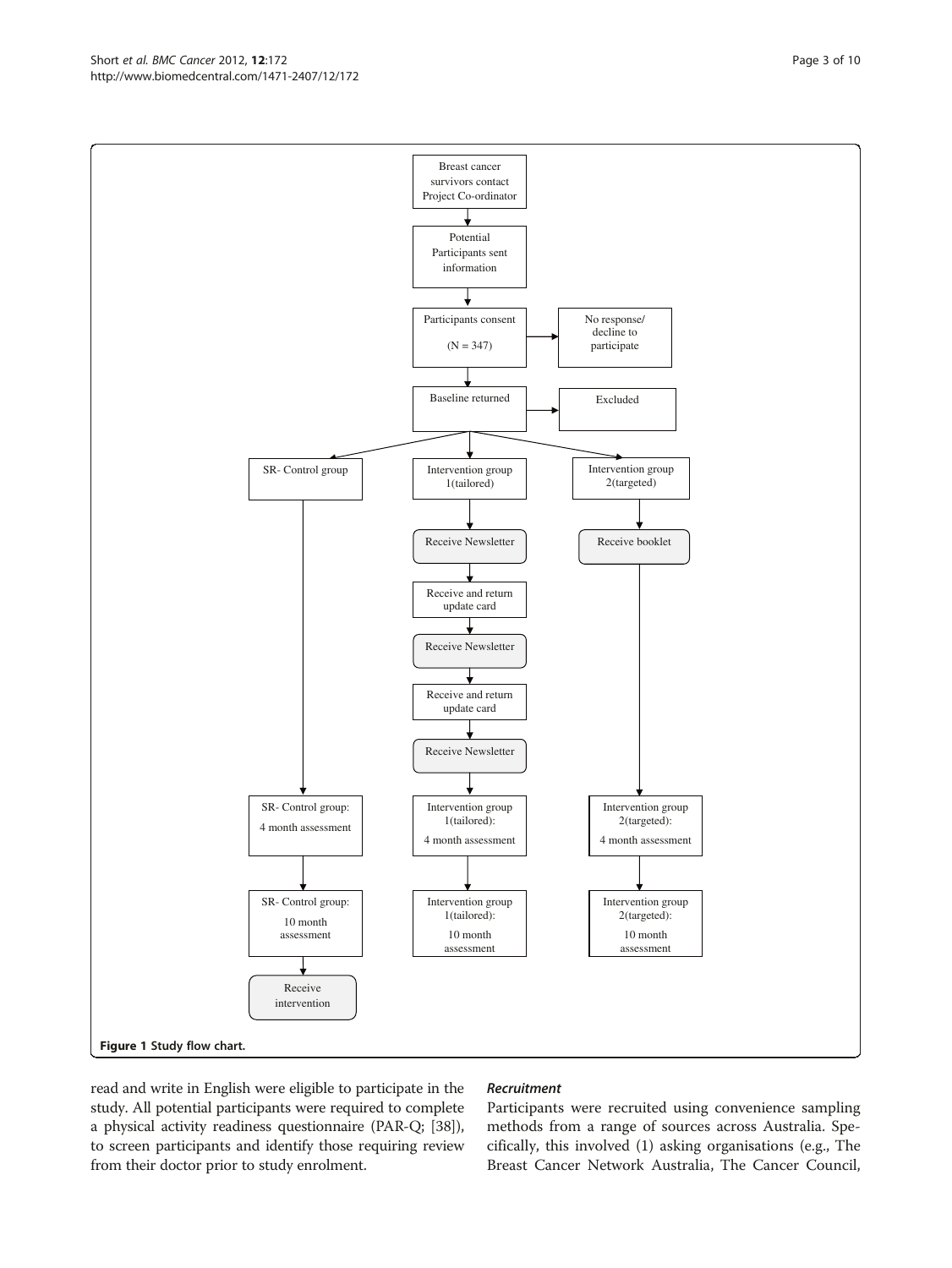YWCA Encore) and health professionals (e.g., breast care nurses) with direct contact with breast cancer survivors to disseminate information about the study on behalf of the research team; (2) promoting the study at events potentially relevant to eligible participants (e.g. breast cancer forums); and (3) snowballing recruitment (inviting participants to pass on study information to potentially eligible friends and acquaintances).

#### Randomisation

The randomisation sequence will be generated by a statistician (PM) using SAS 9.2 statistical software. An equal number of participants will be randomised to each group (1:1:1) using a randomised block design, with a block size of six, to ensure the study groups are balanced [[39,40\]](#page-8-0).

Participants, identified only by their ID number, will be randomised by an administrative staff member into groups upon receipt of their baseline survey. All project team members will be blinded to this process and participant details will remain de-identified until participant allocation is completed. Participant blinding is not possible due to the difference in delivery schedule of the two interventions.

#### Statistical power and sample size

The study's primary analysis will be the comparison of selfreported PA behaviour (i.e. mins/week of aerobic exercise and sessions/week of resistance training) between the three groups, from baseline to the 4 month time-point. Assuming a small-moderate correlation  $(r = 0.4)$  between baseline and post-intervention, to detect a mean difference of 0.5 standard deviation between study groups (smallmedium effect size) for the main dependent outcome (i.e., PA behaviour) at post-intervention [[41](#page-8-0)] the required sample size is 100 participants per group, allowing for a 20% loss to follow-up (power =  $0.80$ ; alpha =  $0.01$ ). An alpha of  $0.01$  was used to adjust for multiple comparisons.

As a secondary consideration, we also ensured that this sample size would be adequate to detect a clinically significant change in step counts per day (2000 steps per day [[42\]](#page-8-0), standard deviation of 3500 [\[43](#page-8-0)]) and found that we would be adequately powered to detect meaningful changes in both self-report and objective PA outcomes.

#### **Outcomes**

A pen-and-paper questionnaire is completed at baseline, 4 months post baseline (immediate post- tailored intervention follow-up), and 10 months post-baseline (7 month post tailored-intervention follow-up). At each of these time-points, participants will be asked to wear a pedometer for seven days and complete a step count diary.

#### Primary outcome

The primary outcome variables, minutes of PA (aerobic) per week and average number of sessions/exercises per week (resistance) will be assessed using an adapted version [[44](#page-8-0)] of the validated Godin Leisure-Time Exercise Questionnaire (GLTEQ) [\[45](#page-8-0)]. The adapted version will incorporate a resistance training (RT) measure [[44,46\]](#page-8-0) that asks participants to report the frequency (times per week) and duration (average times per session) of resistance training activities on average over the past month. The original measure has been found to be both reliable and valid [[47\]](#page-8-0).

#### Secondary outcomes

Step counts Average daily step counts [\[48](#page-8-0)] will be estimated based on at least three days of pedometry, which is sufficient to reliably estimate pedometer-determined PA [[49,50\]](#page-8-0). Participants will be instructed to zero the pedometer and record their accumulated steps at the end of each day for seven days, using the step count diary provided. The step count diary will also be used to record instances where the pedometer was intentionally removed (e.g. swimming) or when the participant forget to wear the device. Where reported, step count equivalents for non-ambulatory activities (e.g. swimming, cycling) will be calculated and added to the step count total using the method outlined by Miller et al. [\[51](#page-8-0)].

Adherence to PA guidelines PA type, frequency and duration measured by 8 items from the adapted version of the GLTEQ [[44](#page-8-0),[46](#page-8-0)] will be used to calculate whether or not participants are meeting the PA guidelines for cancer survivors [[10](#page-7-0)].

Sedentary behaviour Sedentary behaviour is measured using a validated five item scale asking about time spent sitting (hours and minutes) each day during the week and on the weekend in the following situations (a) while travelling to and from places; (b) while at work; (c) while watching television; (d) while using a computer from home; and (e) in leisure time not including watching television (e.g. visiting friends, dining out) [[52\]](#page-8-0).

Health related quality of life Quality of life is measured using version 4 of the internationally validated 37 item FACT-Breast measurement system (FACT-B) [\[53](#page-8-0)]. The FACT-B is multidimensional, consisting of subscales measuring cancer specific aspects of physical well-being, emotional well-being, social well-being, functional wellbeing, and 10-items measuring breast cancer specific concerns.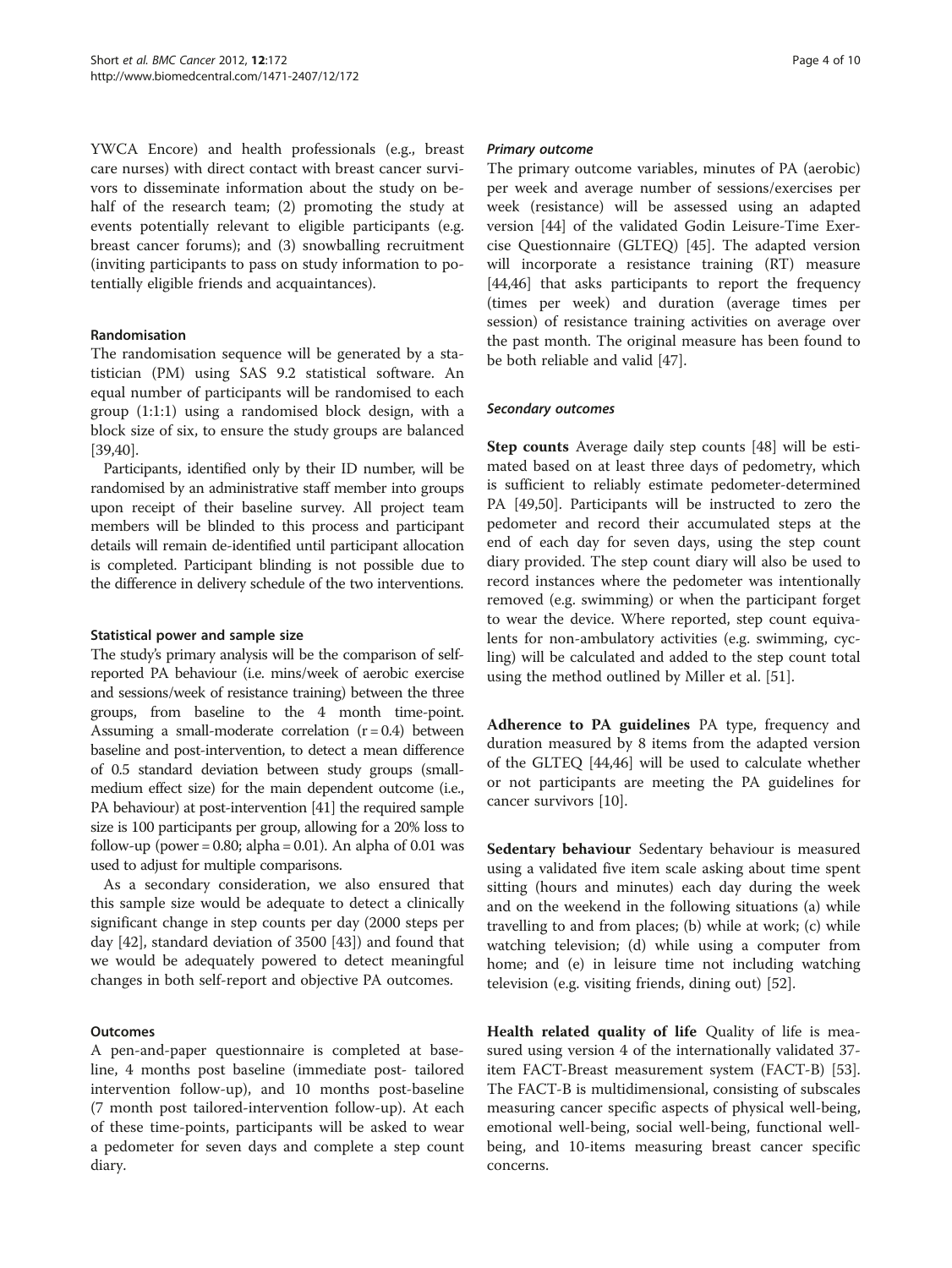Fatigue Fatigue is measured using the validated 13-item FACIT (Functional Assessment of Chronic Illness Therapy) Fatigue scale, which assesses self-reported tiredness, weakness and difficulty conducting usual activities [[54\]](#page-8-0).

#### Social cognitive mediators of physical activity

Hypothesized social cognitive mediators of PA behaviour are assessed using previously published, validated instruments where possible. Some items were adapted to make them more appropriate for use in this study. The adaptations were based on our own qualitative research and formative research in the field (e.g. [\[55](#page-8-0)]) and were tested for face validity using a small convenience sample  $(n = 5)$ of post-treatment breast cancer survivors. In each survey, the time referent used for the items is framed based on the timing of the proceeding follow-up survey (i.e. the baseline survey time referent is "the past/next four months" and the four and ten month follow-up surveys time referent is "the past/next six months").

Outcome expectations Outcome expectations is measured using 5 general items from the validated exercise pros subscale [\[56\]](#page-8-0) with 6-additional items developed for this study based on formative research among breast cancer survivors [\[55,57](#page-8-0)], including our own qualitative research and information provided by experts in the field. The items in the scale assess the extent that individuals agree or disagree  $(1 =$  strongly disagree to  $5 =$  strongly agree) that participating in regular PA over the next 4 month would for them: reduce tension or manage stress; increase confidence about one's health; help to sleep better; have a more positive outlook; help control weight; regain lost strength; prevent a cancer recurrence; be enjoyable; increase fatigue; increase joint pain or result in lymphoedema. An example item includes "Over the next four months, participating in regular PA will help me prevent a cancer recurrence."

Outcome expectancies Outcome expectancies will be assessed by asking participants to rate how important each of the outcome expectations are to them (e.g. "For me, reducing joint pain is") on a 3-point scale  $(1 = \text{unim-}$ portant; 2 important; 3 very important). This scale has been utilised and tested in prior research [[44,58\]](#page-8-0).

Self efficacy Task self-efficacy will be assessed using 4 items developed [\[57\]](#page-8-0) and evaluated [[59\]](#page-8-0) in previous studies with breast cancer survivors and 3 additional items developed for this study to assess task-self efficacy for resistance training activities. The items assess the participant's level of confidence  $(1 = not at all conflict)$ to  $5 =$  extremely confident) that over the next 4 months they can: walk for 20 minutes without stopping; jog for 10 minutes without stopping; climb 3 flights of stairs; exercise for 20 minutes at a level hard enough to cause an increase in heart rate; do 6 wall push ups in a row; do one small session of resistance training including 6 different exercises; and do yoga for 60 minutes (Example item: "Over the next four months, I can do 6 wall push ups in a row").

Barrier self-efficacy will be assessed using 12-items based on previous scales used in chronic disease populations (7 items developed and tested by Rogers' et al. [[59](#page-8-0)] among breast cancer survivors and 5 items developed and tested by Plotnikoff et al. among diabetes patients [\[56,60](#page-8-0)]) and one item ("when I can't notice any improvements in my body") developed for this study based on formative research. Participants will be asked to rate their confidence  $(1 = not at all confident to 5 = extremely confident) that$ they can participate in regular PA over the next four months when: they lack the discipline to exercise; exercise is not a priority; the weather is bad; feeling tired; lack time; do not enjoy exercising; do not have someone to encourage them to exercise; in a bad mood or feeling depressed; have to do it alone; can't notice any improvements in fitness; can't notice any improvements in body; feel stiff and sore; and feel ill.

Behavioural capability Behavioural capability is measured using 6-items assessing specific components of PA knowledge and skill that were developed for this study. Participants will be asked to rate on a 5-point likert scale  $(1 =$  strongly disagree to  $5 =$  strongly agree) how much they agree with each of the statements: I know how to warm up and cool down before/after an exercise session; I have a good idea of what type of PA to do to gain health benefits; I have a good idea of how hard I should engage in PA to gain health benefits; I have a good idea of how much PA I should do to gain health benefits; I have the skills I need to engage in aerobic physical activities; and I have the skills I need to engage in resistance-based physical activities.

Environment Social support is assessed using the 15 item social support for exercise habits scale [\[61\]](#page-8-0). Participants are asked to rate how often during the past four months their friends and family (separately) supported them/discouraged them to exercise in a variety of ways. Response options range from 1 (none) to 5 (very often). An example item is: "During the past four months, my friends gave me encouragement to stick with my exercise program". The perceived built environment will be assessed using an adapted version of the 7-item IPAQ environmental module [[62](#page-8-0)]. Participants will be asked to rate how much they agree or disagree  $(1 =$  strongly disagree to 5 = strongly agree) with the following statements: most of the houses in my neighbourhood are detached houses; many shops, stores, markets or other places to buy things I need are within easy walking distance of my home; my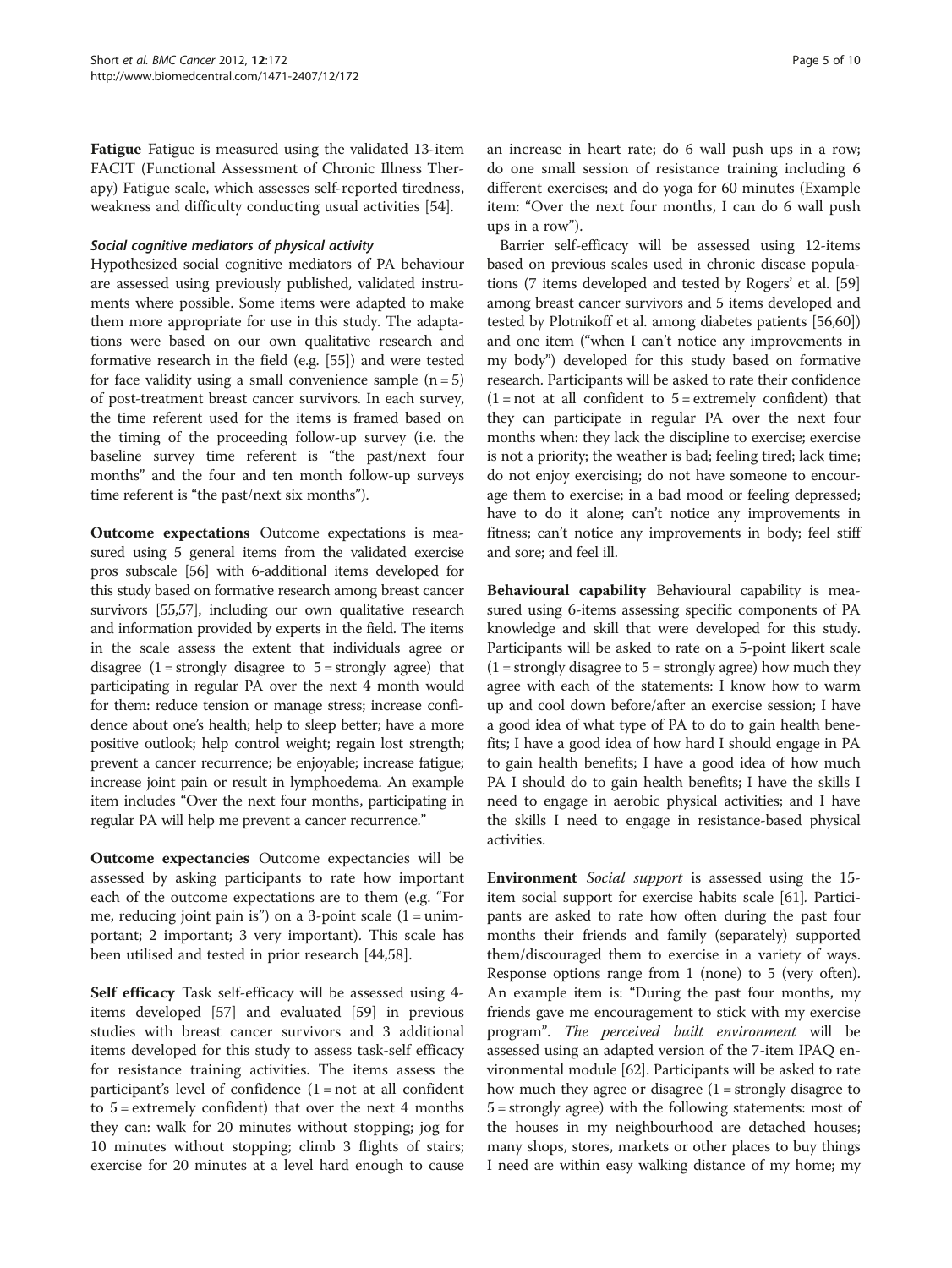home is within a 10-15 minute walk to a bus or train station; there are footpaths on most of the streets in my neighbourhood; there are facilities to bicycle in or near my neighbourhood; my neighbourhood has several free or low cost recreation facilities; and the crime rate in my neighbourhood makes it unsafe to go on walks at night.

Self control and performance Self-regulation will be assessed using a 12-item scale developed for use among older adults [[63](#page-8-0)]. The items measure six subscales of self-regulation (self-monitoring, goal setting, eliciting social support, reinforcements, time management, relapse prevention) and can be combined to produce an overall score [[63\]](#page-8-0). An example item is "Over the past 4 months, how often did you rearrange your schedule to ensure you had time for physical activity". Response options range from 1 (never) to 5 (very often).

Action planning will be assessed using 4-items developed by Rise et al. [[64](#page-8-0)] and adapted by Rhodes et al. [[65](#page-8-0)] (to say "physical activity" instead of "exercise"). Participants will be asked to rate the following statements according to their plans over the next two weeks  $(1 = no$ plans to 5 detailed plans): I have made plans concerning 'when' I am going to engage in regular PA; I have made plans concerning 'where' I am going to engage in regular PA; I have made plans concerning 'what' kind of regular PA I will engage in; I have made plans concerning 'how' I am going to get to a place to engage in regular PA.

## Socio-demographics

The following socio-demographic data will be collected: date of birth, marital status, parental status, living arrangement, country of birth, education, employment, income, internet access, health insurance status and geographical location.

#### Health status and cancer history

At baseline and each follow-up time point (where applicable), participants are asked five questions about their health status (physical limitations, perceived weight, menopause status, co-morbidities) and nine questions about their cancer diagnosis (age at diagnosis, cancer stage, treatment type, and prognosis).

## Process evaluation

Participant evaluation of the intervention materials will be measured using 15 multiple choice items and one openended question, included in the immediate post intervention follow-up questionnaire. The 15 multiple choice items were purpose-designed by the research team and are based on the Elaboration Likelihood Model (ELM) [[34](#page-8-0)], which is often utilised to explain the effects of health communication interventions. An example item includes: "how personally relevant was the health information you received"  $(1 = not at all relevant to 5 = very relevant)$ . The open ended question provides participants with a chance to make comments about the intervention materials.

## Procedure

Potential participants were asked to contact the project co-ordinator to express their interest in participating in the study. Potential participants were then provided with an information statement and a consent form and asked to return it to the project team within two weeks. Information was resent at two weeks if no response was received.

Participants will be asked to complete a pen-and-paper questionnaire, wear a pedometer for seven days and complete a pen-and-paper step count diary at baseline, four and ten months from baseline (Figure [1](#page-2-0)). Participants will be instructed to return the pedometer with the written materials using a reply paid envelope as soon as possible after each assessment period is complete. Participants who do not return the baseline questionnaire, and step count diary and pedometer within two weeks will receive one reminder call from the project co-ordinator. Participants who do not return the assessment materials within three weeks after this reminder call will be excluded from the trial.

Upon receipt of the baseline questionnaire, an administrative assistant will allocate participants using the ID number written on the questionnaire into one of three groups using the randomly generated allocation sequence provided by the statistician. Participants will be sent intervention or standard recommendation materials within three weeks of allocation.

Participants in the tailored-print intervention group will be sent additional intervention materials at 6 weeks and 12 weeks post baseline and update cards (3-item update card), 4 weeks and 8 weeks post base-line and asked to return them to the research team using a reply paid envelope within 7 days. Participants in the standard recommendation group will receive one tailored newsletter and a pdf version of the targeted guidebook after completion of the10 month follow-up survey (Figure [1\)](#page-2-0).

#### Interventions

Targeted-print intervention Participants randomised into this group will receive a copy of a theory-based exercise guidebook developed specifically for promoting physical activity among breast cancer survivors. This guidebook was developed for use and evaluated in a previous study [[66](#page-8-0)] and has been described in detail elsewhere [[67](#page-8-0)]. We made minor changes to the guidebook to adapt it to an Australian audience (e.g. substituting photos and text relating to snow).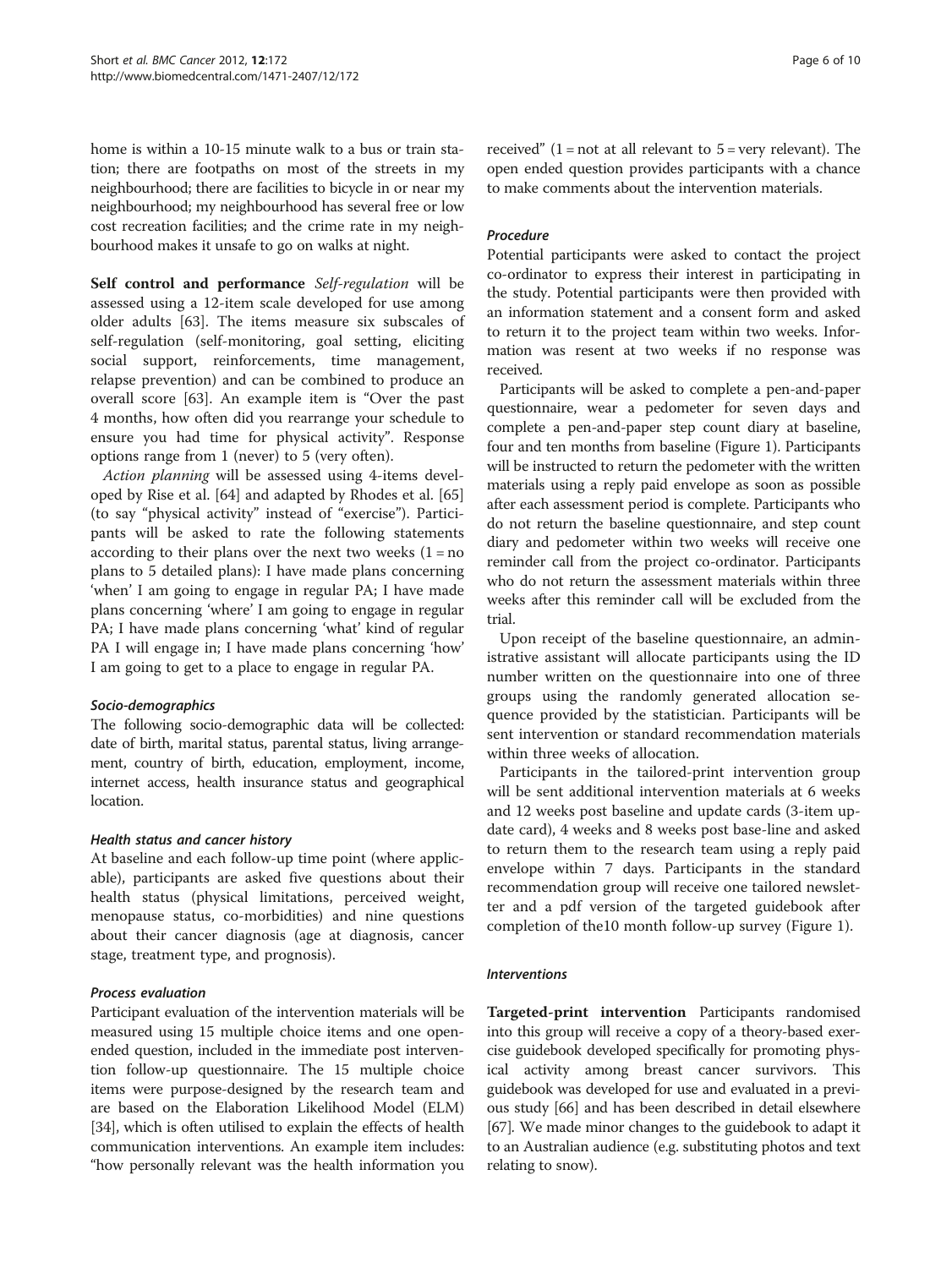Tailored-print intervention Participants randomised into this group will be mailed three Social Cognitive Theory-based [[68,69\]](#page-8-0) computer-tailored newsletters over a 12 week period (6 weeks apart). Each newsletter will be four A4 pages in length and will provide advice and feedback unique to the individual that relates to key determinants of PA adoption and maintenance among breast cancer survivors (as stipulated by previous research in the field [[57](#page-8-0),[70](#page-8-0)-[77\]](#page-9-0) and Social Cognitive Theory [\[68](#page-8-0)[,78\]](#page-9-0)). The advice participants receive will be tailored using information derived from individual assessments at baseline, and 'update cards' (assessing PA and goal setting behaviour over the last month) sent to participants (in this group only) at 4 weeks and 8 weeks postbaseline. In each case, participants will be mailed the tailored-newsletters within two weeks after the completed assessment is received (see Figure [1](#page-2-0)).

Newsletter 1 (N1) will include information on the Australian PA guidelines for cancer survivors (non-tailored), tailored feedback on PA behaviour (aerobic, resistance and sitting time) relative to the guidelines, information about the beneficial outcomes of PA, safety advice and an action planning activity. An activity planner and exercise illustrations (stretches and resistance training exercises) will also be included.

Newsletter 2 (N2) will include expert advice from a behaviour change expert (non-tailored), feedback on PA performance (aerobic, resistance and sitting time) relative to N1, a testimonial illustrating success, advice on eliciting social support and an action planning activity.

Newsletter 3 (N3) will include expert advice from an exercise physiologist (non-tailored), tailored feedback on PA performance (aerobic, resistance and sitting time) relative to N2 and N1, advice on restructuring the physical environment, information about available support services and an action planning activity. See Additional file 1 (Table S[1\)](#page-7-0) for a brief overview of how Social Cognitive Theory was operationalised to form these intervention strategies and what variables were used to tailor information.

The tailored-print intervention was developed specifically for this study by following the eight-step procedure outlined by Kreuter et al. [[79](#page-9-0)]. More information is available upon request to the corresponding author and will be available in a separate manuscript.

Standard recommendation control group Participants randomised into this condition will receive the "An active way to better health" brochure published by the Australian government, detailing the national physical activity guidelines for adults [[80](#page-9-0)]. The guidelines stipulate that Australian adults should: (1) think of movement as an opportunity; (2) be active every day in as many ways as you can; (3) do 30 minutes of moderate intensity physical activity on most, preferably all days; and (4) if manageable, do vigorous activity for extra health benefit. A copy of the brochure can be downloaded free of charge from [www.](http://www.healthyactive.gov.au) [healthyactive.gov.au.](http://www.healthyactive.gov.au)

#### Statistical analysis

Analyses will be conducted according to the intention to treat principal, as outlined by White et al. [[81\]](#page-9-0). Namely, the primary analysis will be conducted using all observed data (i.e., a completers analysis) and sensitivity analyses (accounting for all randomised participants) will be conducted to explore the impact of missing data [\[81\]](#page-9-0). Differences between treatment groups in the primary outcome measures (i.e. the two PA scores) 4 months after randomisation will be tested using Analysis of Covariance (ANCOVA). The outcome in the model will be the subjects physical activity score at 4 months and the predictors will be treatment group and baseline value of the physical activity score. In the analysis of each of the two PA measures, if the p-value for the treatment group is less than 0.025 (adjusted to account for the two primary PA analyses) then post hoc tests of the 3 pair wise comparisons will be undertaken to determine which treatment groups are different. Socio-cognitive and QOL measures will also be analysed using ANCOVA models. The study's primary analysis will be the comparison of PA behaviour between the three groups, from baseline to the 4 month time-point. Secondary analyses will examine the PA behaviour change between the study groups across the other study timepoint (i.e., 10 months). A mediation analysis on the employed social-cognitive variables will also be conducted to explore the causal mechanism of any intervention effects. Planned subgroup analyses include age, PA status at baseline, time since treatment, BMI, built environment, and co-morbidity status.

## **Discussion**

This study will test the relative efficacy of two theorybased PA behaviour change interventions. In doing so, this study will address a seminal research question in distancebased patient-centred care – is tailoring or targeting health education messages a more efficacious approach to health behaviour change in the PA domain? Furthermore, this study will be one of the first to promote a pattern of PA that addresses the metabolic consequences of unbroken sedentary behaviours and the advantages of completing both aerobic and resistance-training exercises. The limitations reported in previous research will be addressed by examining adherence after the intervention period and by utilising an objective measure of PA behaviour (i.e., pedometers). Finally, this study will add to the behaviour change literature by addressing the paucity of knowledge surrounding determinants of PA behaviour change among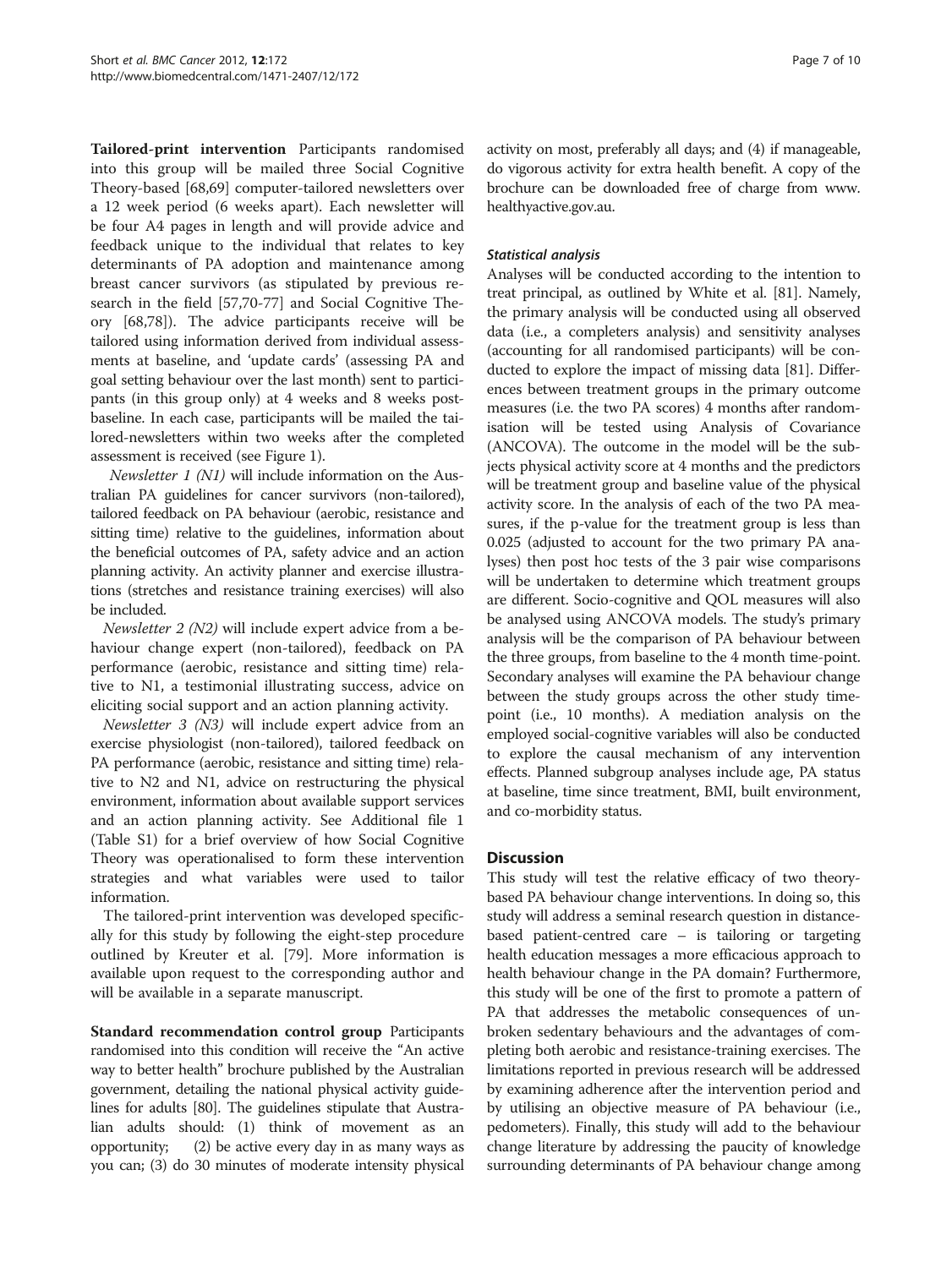<span id="page-7-0"></span>cancer survivors and potential mediators of intervention effects.

#### Additional file

[Additional file 1](http://www.biomedcentral.com/content/supplementary/1471-2407-12-172-S1.doc): Table S1. Operationalisation of SCT constructs for the Move More for Life intervention.

#### Competing interests

The authors declare that they have no competing interests.

#### Authors' contributions

ELJ and CES conceived the study. CES, AG and RCP obtained the funding. All authors provided input into the study design. CES was primarily responsible for intervention design and recruitment, with significant input from ELJ and RCP. CES, ELJ and RCP were responsible for drafting the manuscript. PM provided statistical guidance and support and drafted the statistical analyses section of the manuscript. All authors critically evaluated the article for content and approved the final version.

#### Acknowledgements

This study was funded from the Cancer Institute New South Wales Research Scholar Award (10/RSA/1-27) awarded to CES. Infrastructure support was provided by the University of Newcastle and the Hunter Medical Research Institute. RCP is supported by a Senior Research Fellowship from the National Health Medical Research Council of Australia.

We thank the multi-disciplinary project advisory group (Ass/Prof Kypros Kypri, University of Newcastle; Dr Sandi Hayes, Queensland University of Technology; Ms Suzanne Mullen, BCNA consumer representative; Ms Mary Macheras-Magias, YWCA Encore; Dr Kendra Sundquist; Cancer Council NSW) who provided input in the early design stages.

We would also like to thank Professor Kerry Courneya and Dr Sandi Hayes for their support in intervention development.

Finally, thank you to Breast Cancer Network Australia, Dragon's Abreast, YWCA Encore and Kimberly Parsons for assistance with recruiting participants.

#### Author details

<sup>1</sup>School of Medicine and Public Health, Priority Research Centre for Health Behaviour, Priority Research Centre for Physical Activity and Nutrition, University of Newcastle, Callaghan, Australia. <sup>2</sup>Ingham Institute for Applied Medical Research, South Western Sydney Clinical School, University of New South Wales, Sydney, Australia. <sup>3</sup>Clinical Trials Unit, Hunter Medical Research Institute, School of Medicine and Public Health, University of Newcastle, Callaghan, Australia. <sup>4</sup>School of Education, Priority Research Centre for Physical Activity and Nutrition, University of Newcastle, Callaghan, Australia.

#### Received: 22 March 2012 Accepted: 14 April 2012 Published: 8 May 2012

#### References

- 1. Australian Institute of Health and Welfare, National Breast and Ovarian Cancer Centre: Breast cancer in Australia: an overview, 2009. In Book Breast cancer in Australia: an overview, 2009. City: AIHW; 2009.
- 2. Aziz NM: Cancer survivorship research: challenge and opportunity. J Nutr 2002, 132:3494S–3503S.
- 3. Schmitz K, Speck R: Risks and benefits of physical activity among breast cancer survivors who have completed treatment. Womens Health 2010, 6:221.
- 4. Conn VS, Hafdahl AR, Brown SA, Brown LM: Meta-analysis of patient education interventions to increase physical activity among chronically ill adults. Patient Educ Couns 2008, 70:157–172.
- 5. Cramp F, Daniel J: Exercise for the management of cancer-related fatigue in adults. Cochrane Database Syst Rev 2008, 16:CD006145.
- 6. Australian Institute of Health and Welfare & Australasian Association of Cancer Registries: Cancer in Australia: an overview, 2010. Cancer series no 60th edition. Canberra: AIHW; 2010.
- 7. Baade PD, Fritschi L, Eakin E: Non-cancer mortality among people diagnosed with cancer (Australia). Cancer Causes Control 2006, 17:287–297.
- 8. Feuerstein M: Handbook of cancer survivorship. New York: Springer Science + Business Media; 2007.
- 9. Schmitz KH, Courneya KS, Matthews C, Demark-Wahnefried W, Galvao DA, Pinto BM, Irwin ML, Wolin KY, Segal RJ, Lucia A, et al: American College of Sports Medicine roundtable on exercise guidelines for cancer survivors. Med Sci Sports Exerc 2010, 42:1409–1426.
- 10. Hayes S, Spence RR, Galvao DA, Newton RU: Australian Association for Exercise and Sport Science position stand: optimising cancer outcomes through exercise. J Sci Med Sport2009, 12:428-434.
- 11. Aziz NM, Rowland JH: Trends and advances in cancer survivorship research: challenge and opportunity. Semin Radiat Oncol 2003, 13:248–266.
- 12. Chlebowski R: Lifestyle change including dietary fat reduction and breast cancer outcome. J Nutr 2007, 137:233S–235S.
- 13. Holick CN, Newcomb PA, Trentham-Dietz A, Titus-Ernstoff L, Bersch AJ, Stampfer MJ, Baron JA, Egan KM, Willett WC: Physical activity and survival after diagnosis of invasive breast cancer. Cancer Epidemiol Biomarkers Prev 2008, 17:379–386.
- 14. Holmes M, Chen W, Feskanich D, Kroenke C, Colditz G: Physical activity and survival after breast cancer diagnosis. JAMA 2005, 25:2479–2486.
- 15. Lynch BM: Sedentary behavior and cancer: a systematic review of the literature and proposed biological mechanisms. Cancer Epidemiol Biomarkers Prev 2010, 19:2691–2709.
- 16. Courneya KS, Mackey JR, McKenzie DC: Exercise for breast cancer survivors: research evidence and clinical guidelines. Physician and Sportsmedicine 2002, 30:33-42.
- 17. Lynch B, Dunstan D, Healy G, Winkler E, Eakin E, Owen N: Objectively measured physical activity and sedentary time of breast cancer survivors, and associations with adiposity: findings from NHANES (2003– 2006). Cancer Causes Control 2010, 21:283–288.
- 18. Eakin EG, Youlden DR, Baade PD, Lawler SP, Reeves MM, Heyworth JS, Fritschi L: Health behaviours of cancer survivors: data from an Australian population-based survey. Cancer Causes Control 2007, 18:881–894.
- 19. Jones LW, Courneya KS: Exercise counseling and programming preferences of cancer survivors. Cancer Pract 2002, 10:208–215.
- 20. Young-McCaughan S, Sexton DL: A retrospective investigation of the relationship between aerobic exercise and quality of life in women with breast cancer. Oncol Nurs Forum 1991, 18:751–757.
- 21. Segar ML, Katch VL, Roth RS, Garcia AW, Portner TI, Glickman SG, Haslanger S, Wilkins EG: The effect of aerobic exercise on self-esteem and depressive and anxiety symptoms among breast cancer survivors. Oncol Nurs Forum 1998, 25:107–113.
- 22. Demark-Wahnefried W, Peterson B, McBride C, Lipkus I, Clipp EC: Current health behaviours and readiness to pursue life-style changes among men and women diagnosed with early stage prostate and breast carcinomas. Cancer 2000, 88:674–684.
- 23. Courneya K: Physical activity in cancer survivors: a field in motion. Psychooncology 2009, 18:337–342.
- 24. Pollard A, Eakin E, Vardy J, Hawkes A: Health behaviour interventions for cancer survivors: An overview of the evidence and contemporary Australian trials. Cancer Forum 2009, 33
- 25. Holtzman J, Schmitz K, Babes G, Kane RL, Duval S, Wilt TJ, MacDonald RM, Rutks I: Effectiveness of behavioral interventions to modify physical activity behaviors in general populations and cancer patients and survivors. In Evididence Report/ Technology Assessment (Prepared by the Minnesota Evidence-based Practice Center, under Contract No. 290-02-0009.) AHRQ Publication No. 04-E027-2. Rockville: Agency for Healthcare Research and Quality; 2004.
- 26. Pinto B, Floyd A: Theories underlying health promotion interventions among cancer survivors. Semin Oncol Nurs 2008, 24:153–163.
- 27. Kim C-J, Kang D-H, Park J-W: A meta-analysis of aerobic exercise interventions for women with breast cancer. West J Nurs Res 2009, 31:437–461.
- 28. Conn VS, Hafdahl AR, Porock DC, McDaniel R, Nielsen PJ: A meta-analysis of exercise interventions among people treated for cancer.[erratum appears in Support Care Cancer.2007 Dec;15(12):1441-2]. Support Care Cancer 2007, 2006(14):699–712.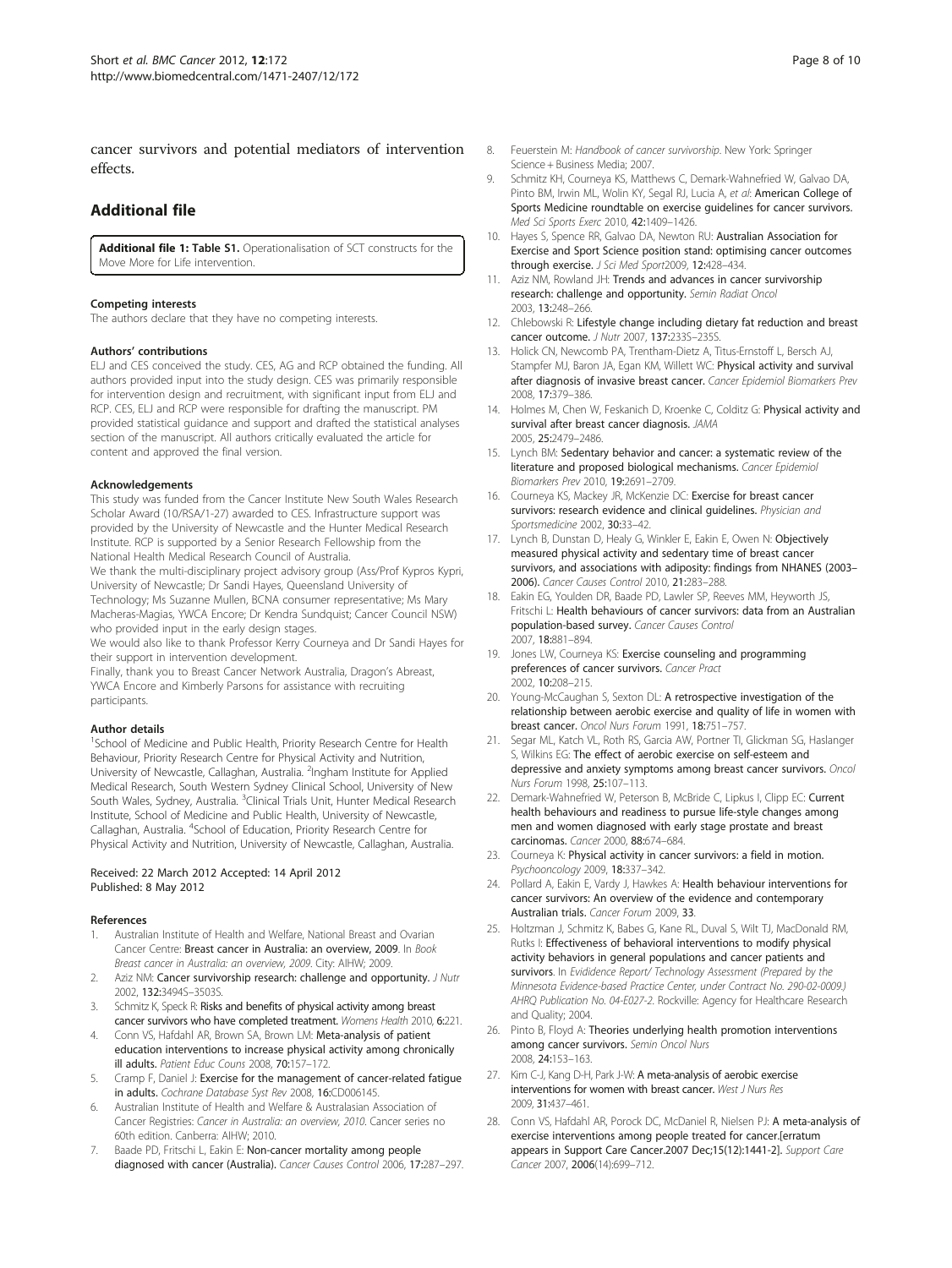- <span id="page-8-0"></span>29. McNeely ML, Campbell KL, Rowe BH, Klassen TP, Mackey JR, Courneya KS: Effects of exercise on breast cancer patients and survivors: a systematic review and meta-analysis. CMAJ: Canadian Medical Association Journal 2006, 175:34–41.
- 30. Glanz K, Rimer BK, Lewis FM (Eds): Health behaviour and health education: Theory, research and practice. 3 rd editionth edition. San Franscisco: Jossey-Bass; 2002.
- 31. Nutbeam D: Improving the fit between research and practice in health promotion: overcoming structural barriers. Can J Public Health 1996, 87:S18–23.
- 32. Napolitano MA, Marcus BH: Targeting and tailoring physical activity information using print and information technologies. Exerc Sport Sci Rev 2002, 30:122–128.
- 33. Short C, James E, Plotnikoff R, Girgis A: Efficacy of tailored-print interventions to promote physical activity: a systematic review of randomised trials. Int J Behav Nutr Phys Act 2011, 8:113.
- 34. Petty R, Cacioppo J: The effects of involvement on the responses to argument quantity and quality: central and peripheral routes to persuasion. J Pers Soc Psychol 1984, 46:69-81.
- 35. Glasgow RE, McKay HG, Piette JD, Reynolds KD: The RE-AIM framework for evaluating interventions: what can it tell us about approaches to chronic illness management? Patient Educ Couns2001, 44:119–127.
- 36. Moher D, Hopewell S, Schulz K, Montori V, Gotzsche P, Devereaux P, Elbourne D, Egger M, Altman D: CONSORT 2010 Explanation and Elaboration: updated guidelines for reporting parallel group randomised trials. BMJ 2010, 340:c869.
- 37. Harrington NG, Noar SM: Reporting standards for studies of tailored interventions. Health Educ Res 2012, 27:331–342.
- 38. American College of Sports Medicine: ACSM's Guidelines for Exercise Testing and Prescription. 6th edition. New York: Lippincott, Williams, & Wilkins; 2000.
- 39. Altman DG, Bland JM: How to randomise. Br Med J 1999, 319:703-704. 40. Schulz KF: Subverting randomization in controlled trials. JAMA 1995, 274:1456–1458.
- 41. Cohen J: Statistical power analysis for the behavioral sciences. 2nd edition. Hillsdale: Lawrence Earlbaum Associates; 1988.
- 42. Bravata D, Smith-Spangler C, Sundaram V, Gienger A, Lin N, Lewis R, Stave C, Olkin I, Sirard J: Using pedometers to increase physical activity and improve health: a systematic review. JAMA 2007, 21:2296–2304.
- 43. Tudor-Locke C, Washington T, Hart T: Expected values for steps/day in special populations. Prev Med 2009, 49:3-11.
- 44. Liebreich T, Plotnikoff R, Courneya K, Boule N: Diabetes NetPLAY: A physical activity website and linked email counselling randomized intervention for individuals with type 2 diabetes. Int J Behav Nutr Phys Act 2009, 6:18.
- 45. Godin G, Shepard R: Godin Leisure-Time Exercise Questionnaire. Medicine & Science in Sports & Exercise 1997, 29:36–38.
- 46. Plotnikoff RC, Taylor LM, Wilson PM, Courneya KS, Sigal RJ, Birkett N, Raine KIM, Svenson LW: Factors Associated with Physical Activity in Canadian Adults with Diabetes. Medicine & Science in Sports & Exercise 2006, 38:1526–1534.
- 47. Jacobs D, Ainsworth B, Hartman T, Leon A: A simultaneous evaluation of 10 commonly used physical activity questionnaires. Med Sci Sports Exerc 1993, 25:81–91.
- 48. Tudor-Locke CE, Myers AM: Methodological considerations for researchers and practitioners using pedometers to measure physical (ambulatory) activity. Res Q Exerc Sport 2001, 72:1-12.
- 49. Tudor-Locke C, Burkett L, Reis JP, Ainsworth BE, Macera CA, Wilson DK: How many days of pedometer monitoring predict weekly physical activity in adults? Prev Med 2005, 40:293–298.
- 50. Tudor-Locke C, Bassett DR, Shipe MF, McClain JJ: Pedometry methods for assessing free-living adults. J Phys Act Health 2011, 8:445-453.
- 51. Miller R, Brown WJ, Tudor-Locke C: But what about swimming and cycling? How to count non-ambulatory activity when using pedometers to assess physical activity. J Phys Act Health 2006, 3:257–266.
- 52. Marshall AL, Miller YD, Burton NW, Brown WJ: Measuring Total and Domain-Specific Sitting: A Study of Reliability and Validity. Medicine & Science in Sports & Exercise 2009, 42:1094–1102.
- 53. Cella DF, Tulsky DS, Gray G, Sarafian B, Linn E, Bonomi A, Silberman M, Yellen SB, Winicour P, Brannon J, et al: The Functional Assessment of

Cancer Therapy scale: development and validation of the general measure. J Clin Oncol 1993, 11:570–579.

- 54. Yellen S B, Cella D, F, Webster K, Blendowski C, Kaplan E: Measuring fatigue and other anemia-related symptoms with the Functional Assessment of Cancer Therapy (FACT) measurement system. J Pain Symptom Manage 1997, 13:63–74.
- 55. Rogers LQ, Matevey C, Hopkins-Price P, Shah P, Dunnington G, Courneya KS: Exploring social cognitive theory constructs for promoting exercise among breast cancer patients. Cancer Nurs 2004, 27:462–473.
- 56. Plotnikoff RC, Blanchard CM, hotz SB, Rhodes R: Validation of the decisional balance scales in the exercise domain from the transtheoretical model: a longitudinal test. Measurement in Physical Education & Exercise Science 2001, 5:191.
- 57. Rogers L, Shah P, Dunnington G, Greive A, Shanmugham A, Dawson B, Courneya K: Social cognitive theory and physical activity during breast cancer treatment. Oncol Nurs Forum 2005, 32:807–815.
- 58. Lewis C, Raczynski J, Heath G, Levinson R, Hilyer JJ, Cutter G: Promoting physical activity in low-income African-American communities: the PARR project. Ethn Dis 1993, 3:106–118.
- 59. Rogers L, Courneya K, Verhulst S, Markwell S, Lanzotti V, Shah P: Exercise barrier and task self-efficacy in breast cancer patients during treatment. Support Care Cancer 2006, 14:84–90.
- 60. Plotnikoff RC, Lippke S, Courneya KS, Birkett N, Sigal RJ: Physical activity and social cognitive theory: a test in a population sample of adults with type 1 or type 2 diabetes. Applied Psychology 2008, 57:628–643.
- 61. Sallis JF, Grossman RM, Pinski RB, Patterson TL, Nader PR: The development of scales to measure social support for diet and exercise behaviors. Prev Med 1987 16:825-836.
- 62. Spittaels H, Foster C, Oppert J-M, Rutter H, Oja P, Sjostrom M, De Bourdeaudhuij I: Assessment of environmental correlates of physical activity: development of a European questionnaire. Int J Behav Nutr Phys Act 2009, 6:39.
- 63. Umstattd MR, Motl R, Wilcox S, Saunders R, Watford M: Measuring physical activity self-regulation strategies in older adults. J Phys Act Health 2009, 6: S105–S112.
- 64. Rise J, Thompson M, Verplanken B: Measuring implementation intentions in the context of the theory of planned behavior. Scand J Psychol 2003, 44:87–95.
- 65. Rhodes RE, Blanchard CM, Matheson DH, Coble J: Disentangling motivation, intention, and planning in the physical activity domain. Psychology of Sport and Exercise 2006, 7:15–27.
- 66. Vallance JKH, Courneya KS, Plotnikoff RC, Yasui Y, Mackey JR: Randomized controlled trial of the effects of print materials and step pedometers on physical activity and quality of life in breast cancer survivors. J Clin Oncol 2007, 25:2352–2359.
- 67. Vallance JK, Courneya KS, Taylor LM, Plotnikoff RC, Mackey JR: Development and evaluation of a theory-based physical activity guidebook for breast cancer survivors. Health Educ Behav 2008, 35:174–189.
- 68. Bandura A: Health promotion by social cognitive means. Health Educ Behav 2004, 31:143–164.
- 69. Bandura A: Self-efficacy: toward a unifying theory of behavioral change. Psychol Rev 1977, 84:191–215.
- 70. Krebs P, Prochaska JO, Rossi JS: Defining what works in tailoring: a meta-analysis of computer-tailored interventions for health behavior change. Prev Med 2010, 51:214–221.
- 71. Noar S, Benac CN, Harris MS: Does tailoring matter? Meta-analytic review of tailored print health behavior change interventions. Psychol Bull 2007, 133:673–693.
- 72. Michie S, Abraham C, Whittington C, McAteer J, Gupta S: Effective techniques in healthy eating and physical activity interventions: a meta-regression. Health Psychol2009, 28:690–701.
- 73. Rogers A, Courneya KS, Verhulst S, Markwell SJ, McAuley E: Factors associated with exercise counselling and program preferences among breast cancer survivors. Journal of Physical Activity and Health 2008, 5:688–705.
- 74. Rogers LQ, Courneya KS, Shah P, Dunnington G, Hopkins-Price P: Exercise stage of change, barriers, expectations, values and preferences among breast cancer patients during treatment: a pilot study. Eur J Cancer Care 2007, 16:55–66.